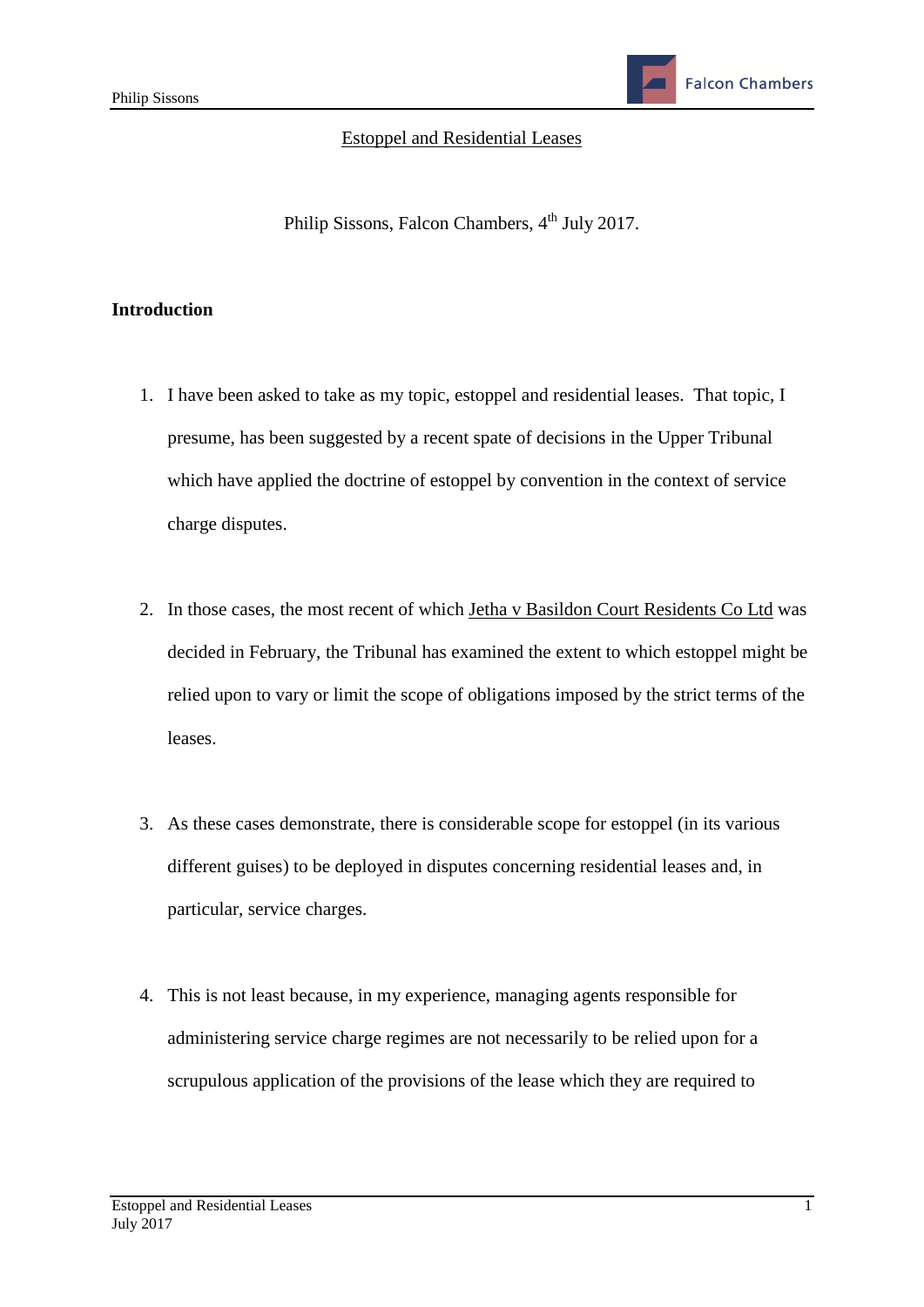administer. Quite often, it seems, costs are apportioned, demands are issued and accounts prepared without anyone having read the leases properly.

- 5. In most cases this is unlikely to cause much difficulty, particularly in small blocks. Long residential leases, at least modern ones, are relatively uniform in the mechanism created for recovery of service charges. Furthermore, most leaseholders, most of the time, are not particularly interested in the minutiae of the lease terms as to, say, the basis of apportionment between tenants or the precise form of a certificate issued by accountants.
- 6. It is only when a dispute arises (usually as a result of an entirely separate complaint, or, often, simply because a tenant cannot afford to, or just won't pay) that scrutiny falls upon whether the practice adopted in the management of a block properly accords with the mechanisms laid down in the lease. A minor discrepancy (failure to issue a demand within a strict time limit, say) can have significant consequences for a landlord by rendering service charges irrecoverable altogether, whereas compliance would have little practical benefit for the tenant.
- 7. In such a situation, the defence often put forward (whether by the tenants, to resist payment or by the managing agent to justify the demands raised) is the simple cry of fair play; which distilled to its essentials goes as follows 'well, we have always done it like that and no-one has ever complained about it before'.
- 8. It is extremely difficult to imply a variation of a lease by conduct because a long residential lease is invariably made by deed and, accordingly, any variation of its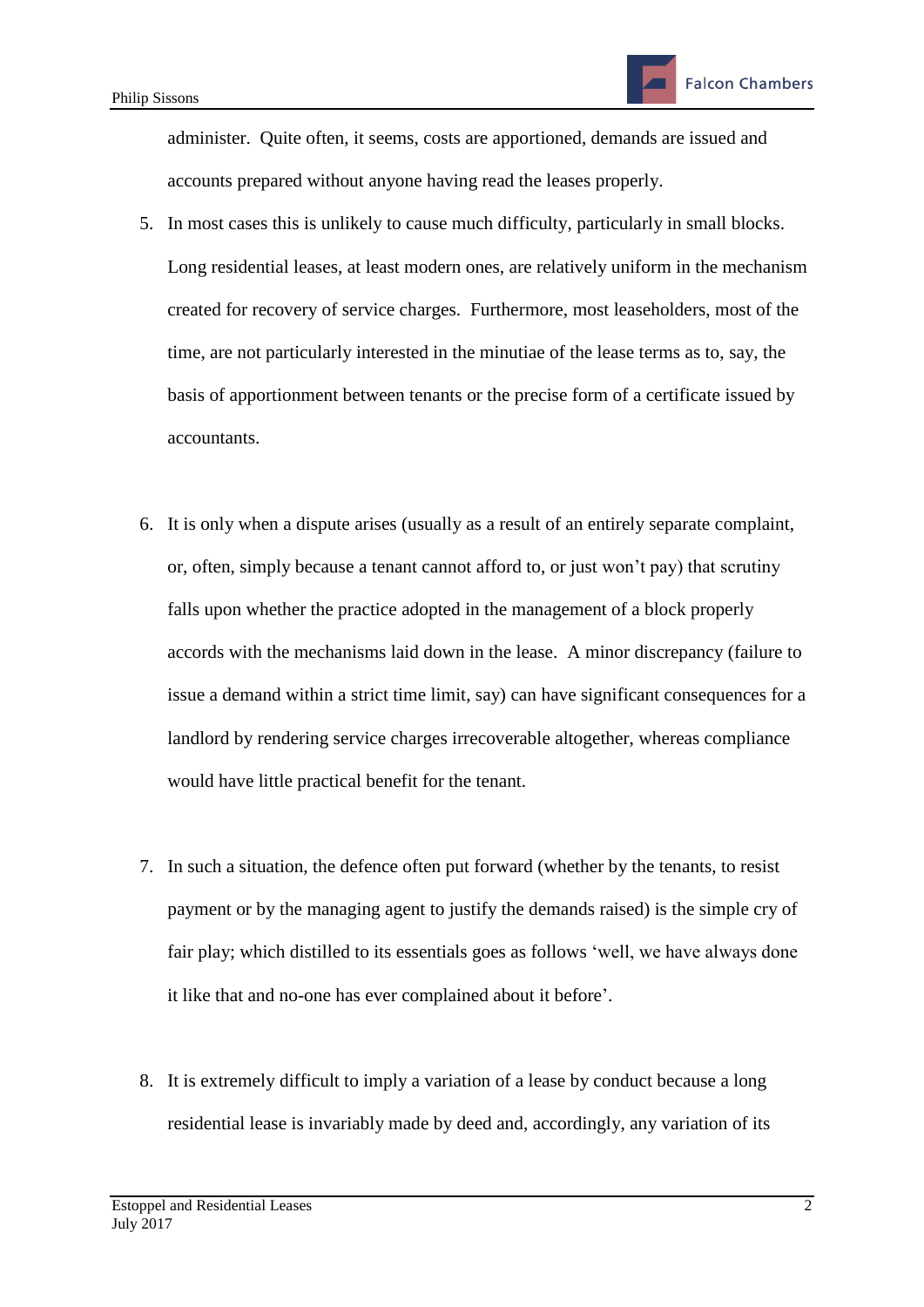terms must also be made by deed to be effective. The law's response to long established practice is, in an appropriate case, to find that some species of estoppel, or its close cousin waiver, has arisen.

- 9. In this talk I intend to first, very briefly and at the risk of some oversimplification, explain the key ingredients of the three main forms of estoppel that are encountered in practice. These are proprietary estoppel, promissory estoppel and estoppel by convention.
- 10. I will then examine the recent decisions concerning estoppel by convention. My broad conclusion from these cases is that the circumstances in which estoppel by convention can be relied upon to effectively vary the terms of a long lease are limited. It will be a relatively rare case where the conduct of the parties, even longstanding and consistent practice, will trump the proper construction of the lease.

# **An overview of estoppel**

- 11. It is of course a familiar refrain to say that estoppel is a broad concept which encapsulates a number of distinct doctrines. It is not always easy to distinguish between the different types of estoppel and the same set of facts might be said to give rise to more than one.
- 12. This is perhaps because, in the widest sense, estoppel is the response of equity to perceived unfairness arising out of expectations created by the words or conduct of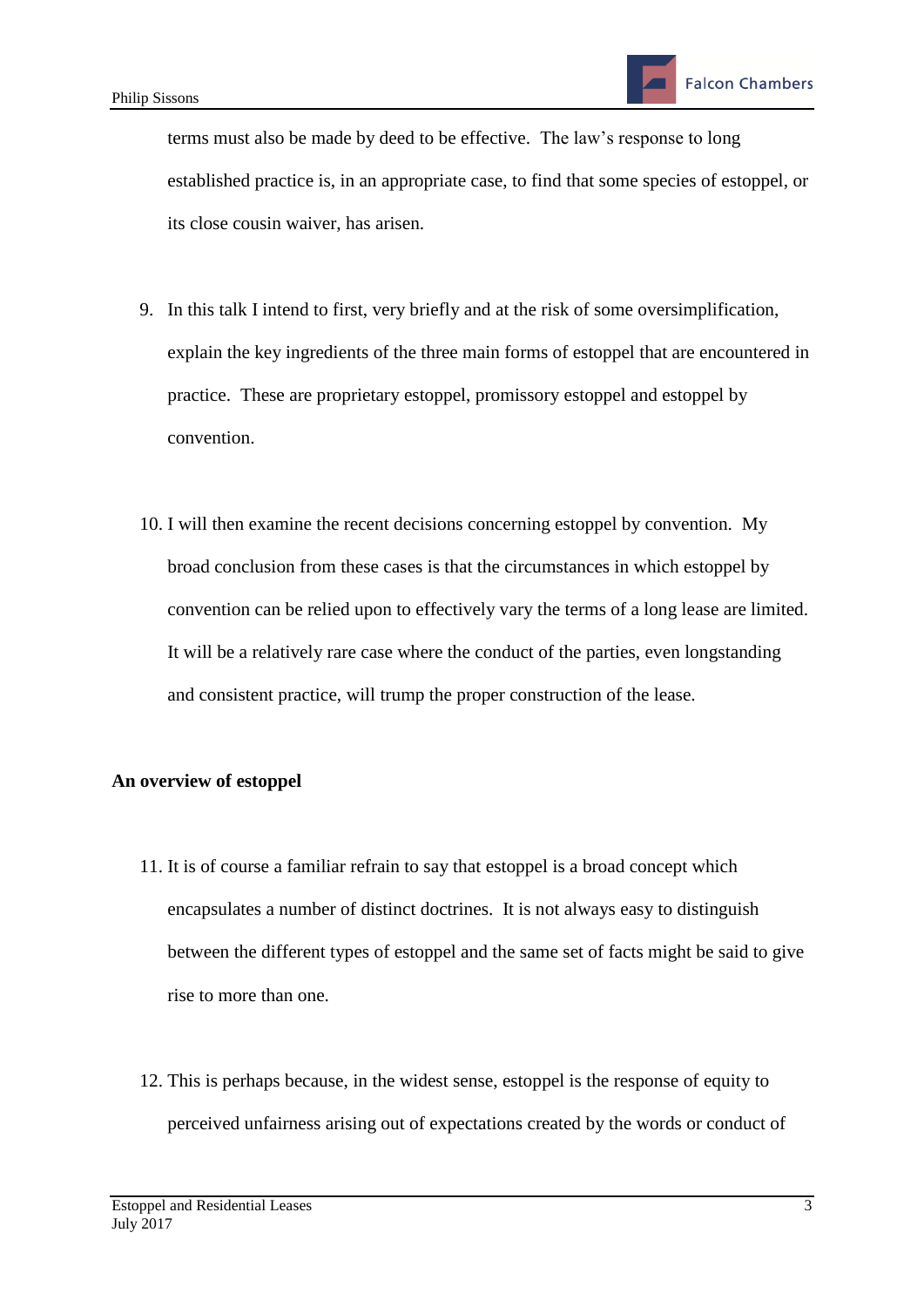one party to another coupled with the reliance by the other party on that expectation. It is therefore flexible and the courts have, over the years, made full use of that flexibility to meet the merits of the particular case.

- 13. In residential landlord and tenant practice, however, there are three main types of estoppel which are frequently encountered. These are closely related.
- 14. The first is proprietary estoppel. This involves the owner of land encouraging another (by words or conduct) to believe that he has or will in the future acquire some right or benefit over his property. If the other acts to his detriment in reliance upon that expectation the court will give effect to it by granting the right or interest in question if it would be unconscionable for the landowner to deny it.<sup>1</sup>
- 15. Each element of that test has been the subject of scrutiny in a considerable body of authority. However, proprietary estoppel is unlikely to arise in service charge disputes and only relatively infrequently in other disputes between landlord and tenants of residential property. These cases do not often involve issues of property rights, although there are exceptions. For example, a tenant might claim that a storage cupboard or loft space has been incorporated in the demised premises because the landlord has encouraged the tenant in that belief.

**.** 

<sup>1</sup> See *Megarry & Wade,* The Law of Real Property, *8 th Ed.* Para. 16-007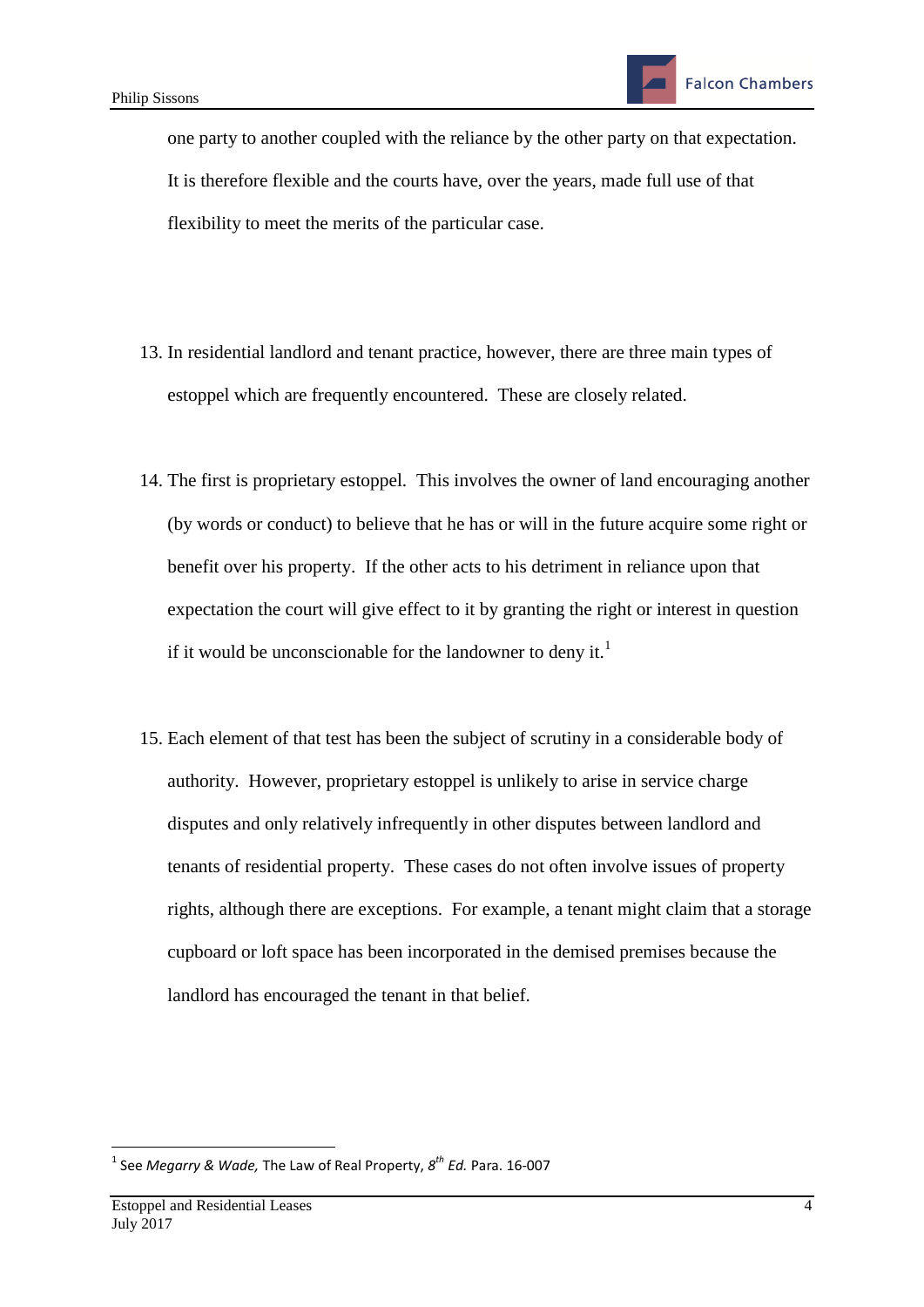- 16. Second, is promissory estoppel (sometimes called estoppel by representation). The ingredients are broadly the same as proprietary estoppel, save that there is no proprietary interest in issue.
- 17. Thus, this species of estoppel requires that there has been a promise or representation by one party that he or she will not enforce strict legal rights arising under a contract or otherwise, coupled with detrimental reliance by the other party. $2$
- 18. The key factor which distinguishes (and limits) promissory estoppel is that it cannot be relied upon to create new rights; it does not create a cause of action but only a defence. Accordingly, to take a very simple example it could not be said that a tenant is liable to pay service charges by virtue of promissory estoppel merely because he has always paid them before and the landlord has detrimentally relied on the implied representation that the tenant is liable to continue providing services. That would be to create a new right where none otherwise exists.
- 19. Third is estoppel by convention. This is the doctrine which appears has been deployed in the four recent cases which I am going to consider, so I will examine the ingredients in a little more detail.
- 20. The central idea is a shared or common assumption as to the facts or law made between two parties, upon which both parties have acted and from which it would therefore be inequitable for either to resile. The leading authority is a decision of the

 2 *Chitty on Contracts, 30th Ed*. Para. 4-08 *et seq*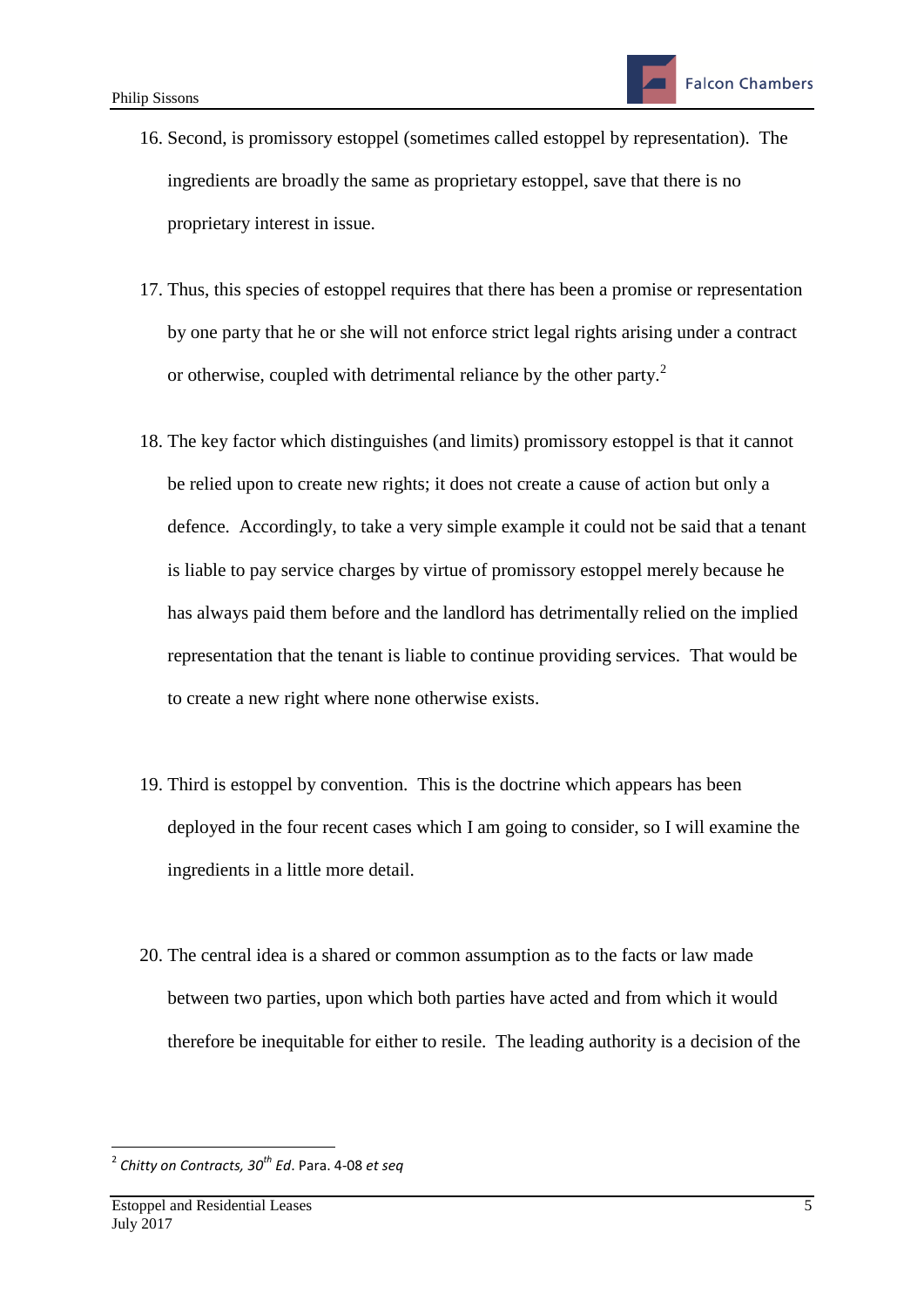House of Lords, Republic of India v India Steam Ship Co Ltd [1998] AC 878. In that case, Lord Steyn described the doctrine as follows:

*"An estoppel by convention may arise where parties to a transaction act on an assumed state of facts or law, the assumption being either shared by them both or made by one and acquiesced in by the other. The effect of an estoppel by convention is to preclude a party from denying the assumed facts or law if it would be unjust to allow him to go back on the assumption. It is not enough that each of the two parties acts on an assumption not communicated to the other. But… a concluded agreement is not a requirement."*

- 21. It will probably be immediately apparent from that quotation where the ambiguity in applying the concept often arises. A shared assumption without communication is not enough, but a concluded agreement is not required. That does not tell us what is required, only what is not. That problem, as we shall see, has loomed large in the four cases I will discuss and has caused, what I will respectfully suggest, is some inconsistency in the decisions.
- 22. The most authoritative attempt to answer this question is provided by the judgement of Briggs J in HMRC v Benchdollar Ltd [2009] EWHC 1310, in which he formulated five principles, as follows:

*"(i) It is not enough that the common assumption upon which the estoppel is based is merely understood by the parties in the same way. It must be expressly shared between them.*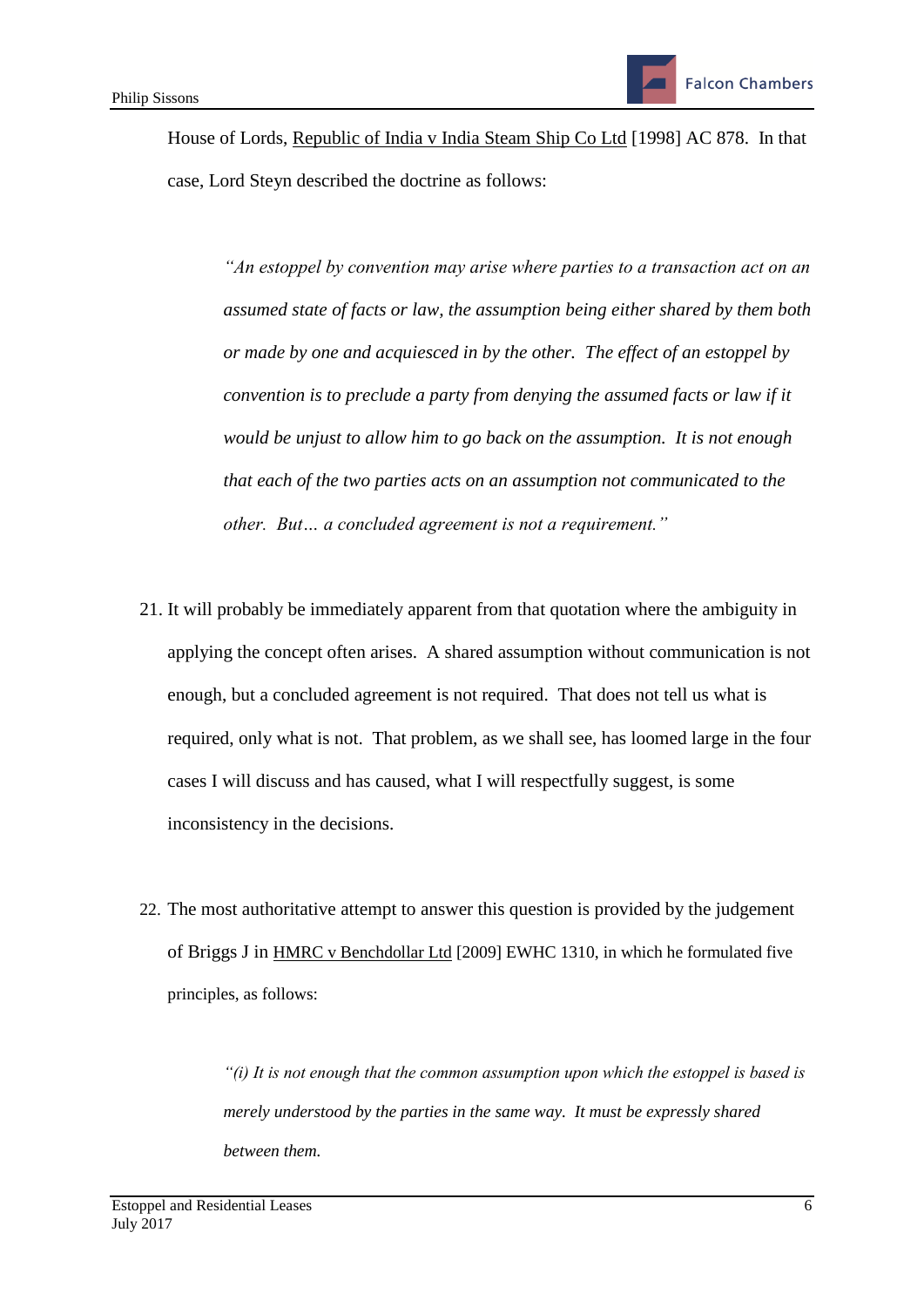*(ii) The expression of the common assumption by the party alleged to be estopped must be such that he may properly be said to have assumed some element of responsibility for it, in the sense of conveying to the other party an understanding that he expected the other party to rely on it.*

*(iii) The person alleging the estoppel must in fact have relied upon the common assumption, to a sufficient extent, rather than merely upon his own independent view of the matter.*

*(iv) That reliance must have occurred in connection with some subsequent mutual dealing between the parties;*

*(v) Some detriment must thereby have been suffered by the person alleging the estoppel, or benefit thereby have been conferred upon the person alleged to be estopped, sufficient to make it unjust or unconscionable for the latter to assert the true legal (or factual) position."*

- 23. Before turning to our four cases, I must mention, very briefly, two other doctrines, which are closely related either conceptually or by terminology.
- 24. First, there is waiver. This is the principle that a party that by words of conducts indicates to the other that he will not rely upon his strict rights can, in appropriate circumstances, be prevented from doing so. It will be familiar from forfeiture cases and is closely related to estoppel by representation, indeed often indistinguishable.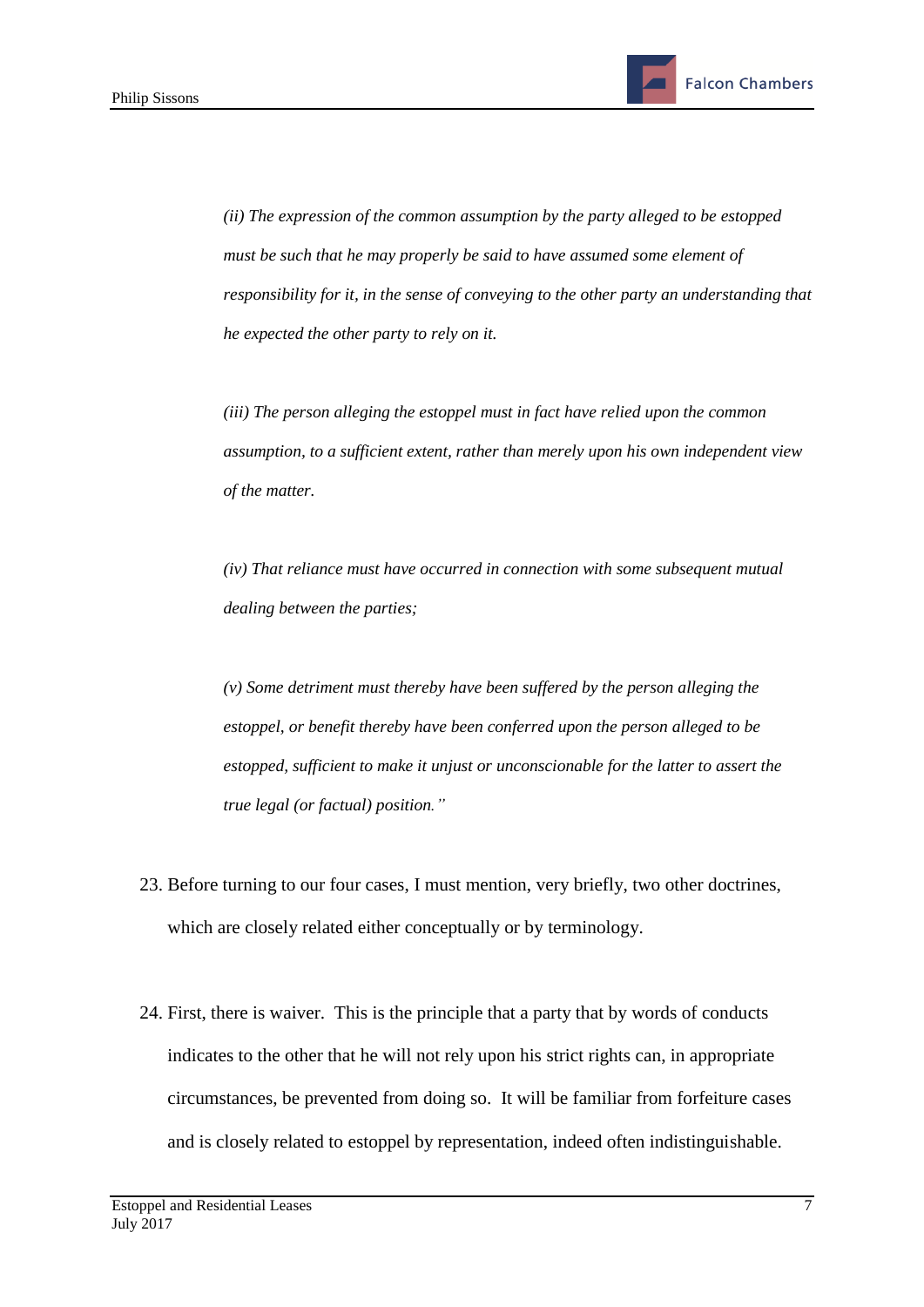25. Second, issue estoppel or *res judicata*. This principle is rather different, since it does not rely upon representation or detrimental reliance. Rather, it is the rule that prevents a party from advancing in litigation an argument that has (or could have been) already determined in an earlier case. It is really linked to the other forms of estoppel by name only.

## **The four decisions of the Upper Tribunal**

26. I now turn to the four recent decisions of the Upper Tribunal dealing with the question of estoppel by convention, taking them in chronological order.

## *i) Clacy v Sanchez* [2015] UKUT 0387

- 27. The first decision is Clacy v Sanchez a decision of tribunal Judge Edward Cousins. This case concerned a small block of four flats let on long leases. The First Tier Tribunal had held that one of the tenants was under no obligation to pay any of the service charges which were in dispute. This was because the lease in question required as a condition precedent to a valid demand that the costs included had first been certified by an accountant.
- 28. The first issue in the appeal, therefore, was whether or not certification was a genuine pre-condition on a true construction of the lease. That can be is a tricky topic in itself, but one which is outside the scope of this talk.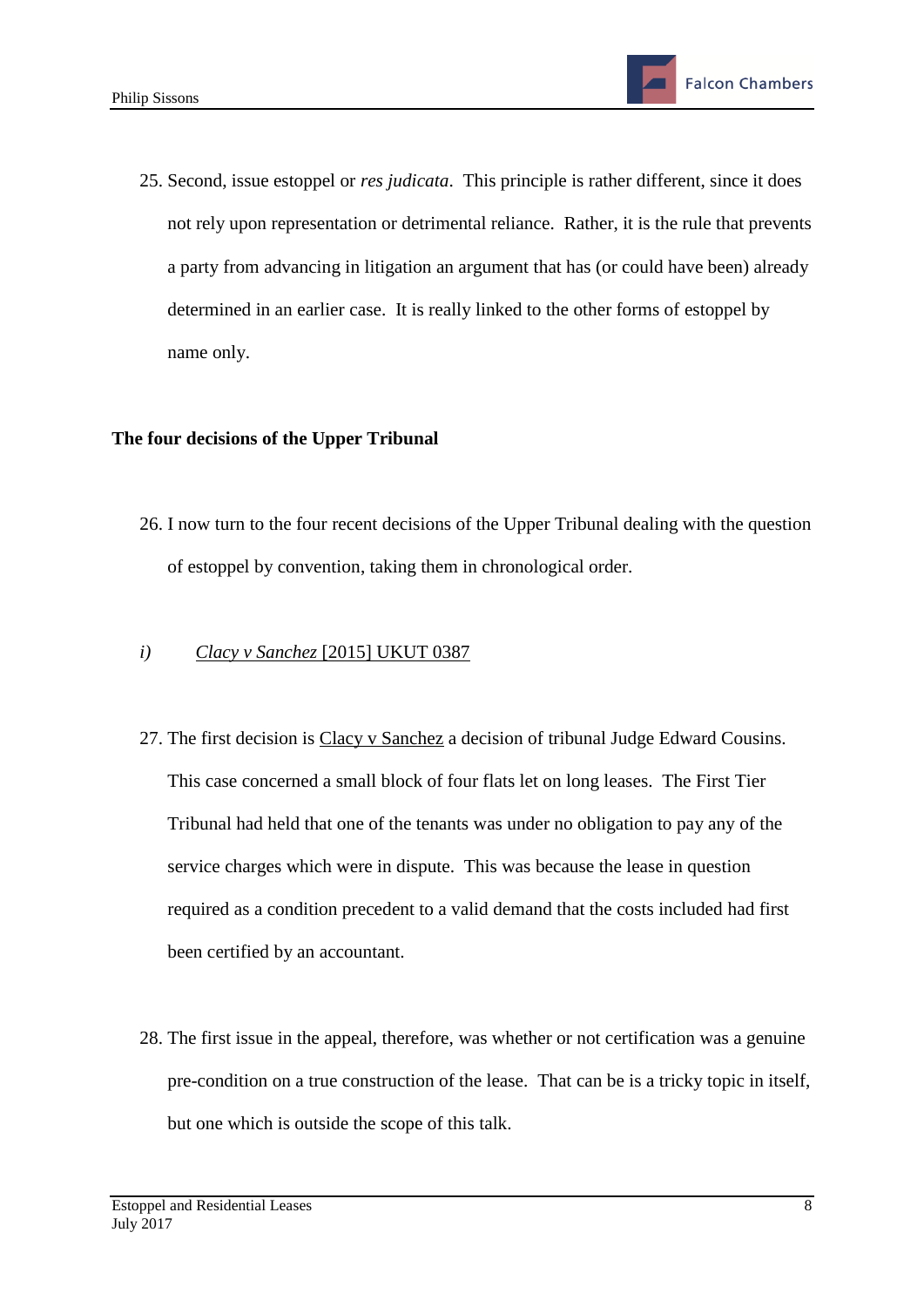- 29. In short, Judge Cousins held (overturning the FTT) that the lease provisions in this case did not make certification a pre-condition to a valid demand and that it was therefore open to the landlord to comply by providing a certificate at some later time.
- 30. However, the landlord also argued that if certification was strictly required under the lease, the tenant was nevertheless obliged to pay because there had arisen an estoppel by convention. The convention was that no certificates would be provided by the landlord and everyone had been content to proceed on the basis of that convention for around 19 years, before the tenant challenged the assumption.
- 31. The landlord relied upon a meeting that had taken place in 1993, shortly after it had purchased the freehold and the management company previously responsible for administering the service charge had been dissolved.
- 32. The landlord was able to satisfy the Upper Tribunal on the evidence that at that meeting 19 years before the service charge year in question, the then tenants had all agreed with the landlord that only demands would be sent out and if any lessee wanted to see details of the expenditure, they would ask for it. Based on the agreement reached at that meeting, the landlord had continued to send out demands, without engaging an accountant, for a period of 19 years and this practice was never challenged.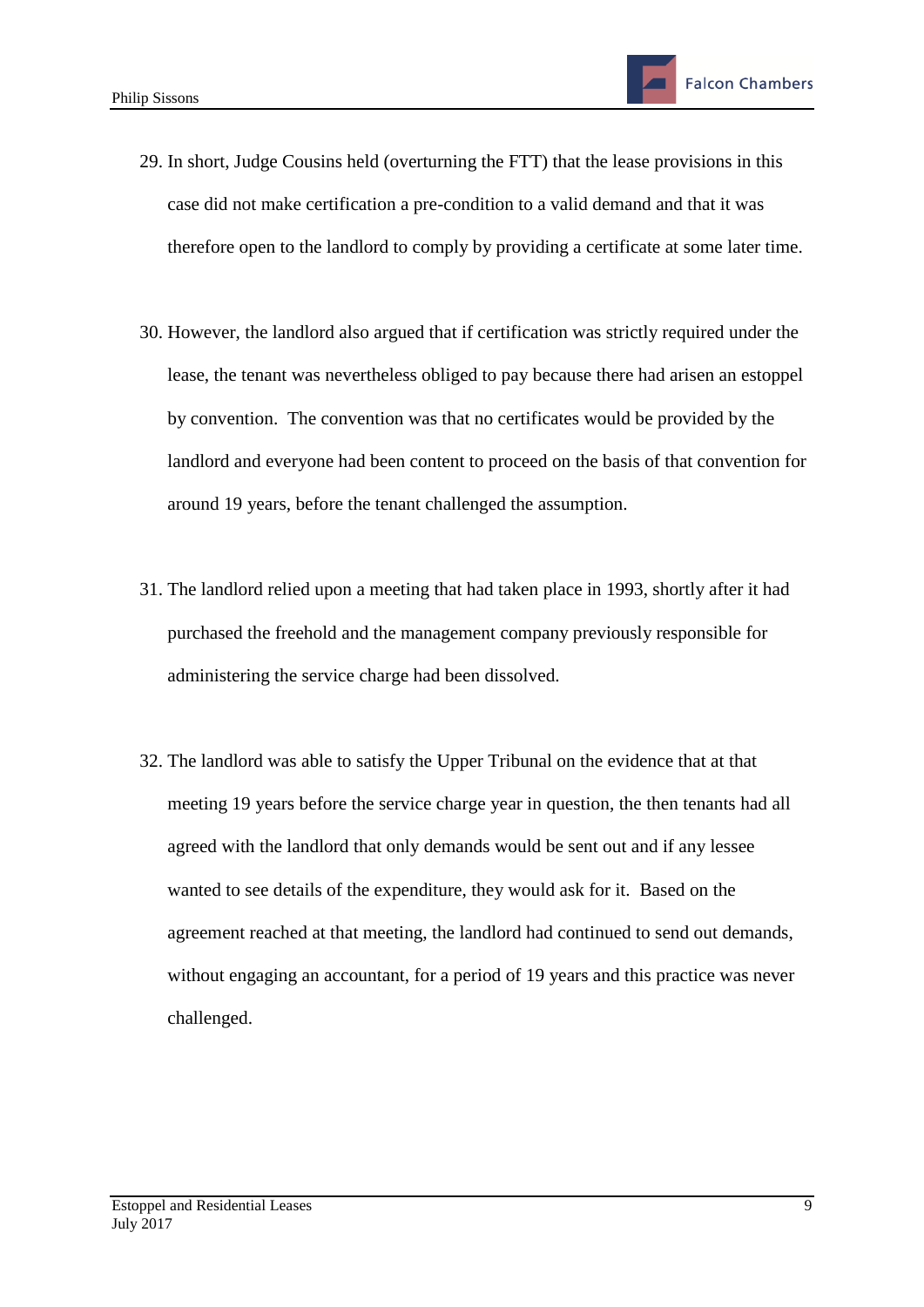33. The landlord argued that this gave rise to an estoppel by convention which was binding upon the current tenant. The judge accepted this submission. After referring to the decision in The Republic of India v India Steamship Co Ltd, from which I have already quoted, the judge said, simply and without further analysis, that he was satisfied:

> *"…that there has been a course of conduct which constitutes an equitable estoppel by precluding the Respondents from seeking to assert that there should now be a certification process in accordance with the terms of the*  [Lease]*."*

## *ii) Admiralty Park Management Co Ltd v Ojo [2016] UKUT 421*

- 34. The second case, Admiralty Park v Ojo, related to the method of apportionment of the service charge by the landlord. The difficulties caused by a somewhat gung-ho approach by the managing agent will probably be familiar.
- 35. This case concerned a purpose-built block of 16 flats located on an estate of 12 similar, self-contained blocks, nine of which were owned and managed by Admiralty, the Appellant landlord.
- 36. Mr Ojo's lease required him to pay a specified percentage of the costs of maintaining his particular block and a different, much lower, percentage of the estate costs relating to communal areas, use of which was common to all blocks.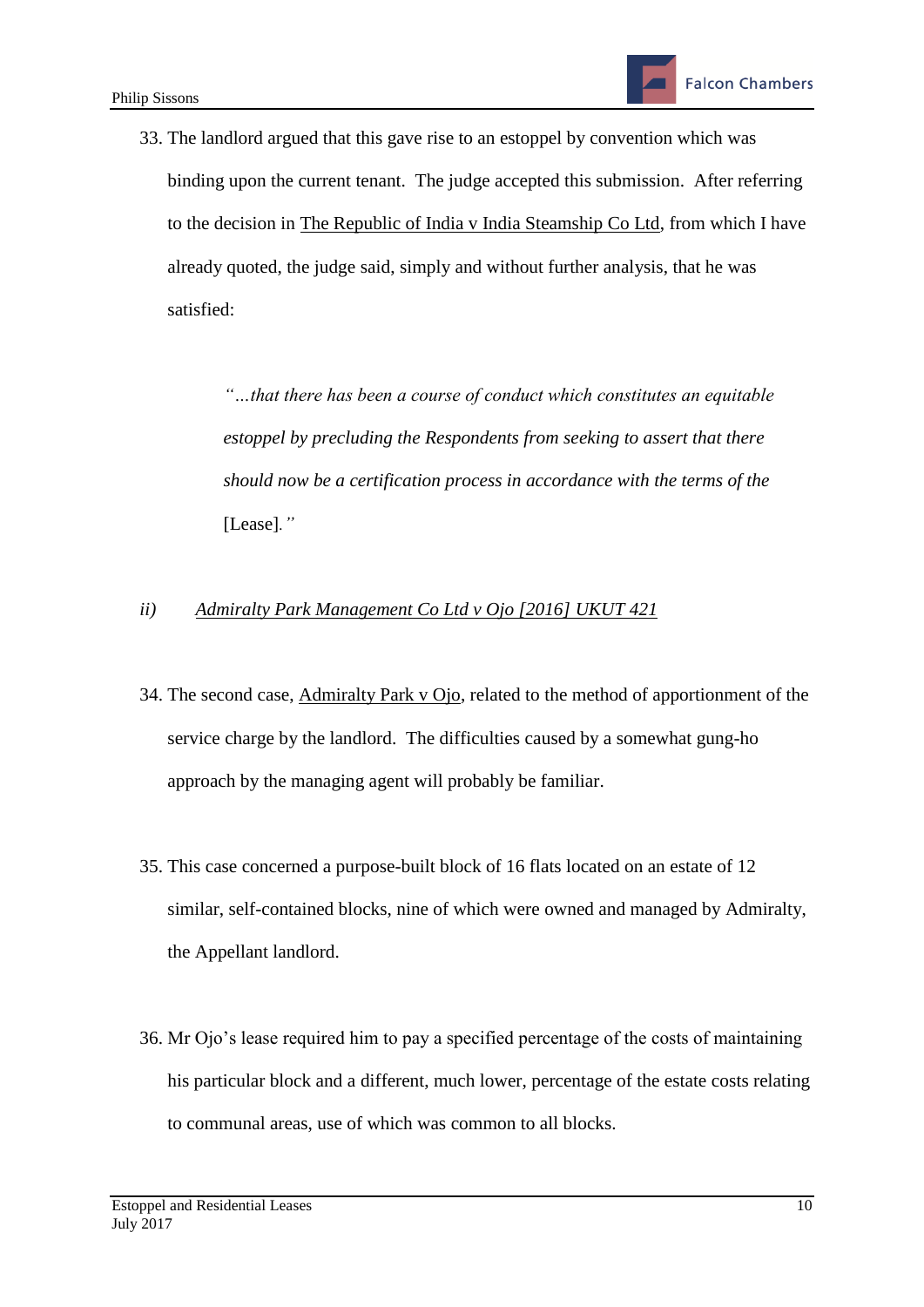- 37. The managing agents instead adopted the straightforward, but plain wrong, method of simply dividing the total costs incurred on the estate between all of the flats within their blocks.
- 38. It was impossible, said the judge in the Upper Tribunal (Deputy President Martin Rodger QC), to tell whether the result was that Mr Ojo was asked to pay a greater or lesser sum than what was actually due. This would depend on re-apportioning all of the costs as between the estate and block and the result of that difficult exercise were uncertain.
- 39. The case had a somewhat unfortunate procedural history (which will, no doubt, also be familiar). Mr Ojo had not identified any problem with apportionment prior to the FTT hearing. However, the FTT spotted the issue and raised it at the start of the hearing. The landlord, not unsurprisingly, asked for an adjournment to enable it to adduce evidence of long established practice to deal with the point, but the FTT, having thrown the point at the landlord, refused to agree an adjournment and went on to hold that the tenant's liability was accordingly nil because no valid demands had been issued.
- 40. The landlord, probably somewhat taken aback by that outcome, appealed the decision, alleging serious procedural irregularity and seeking to rely upon estoppel by convention to justify the demands that had been served.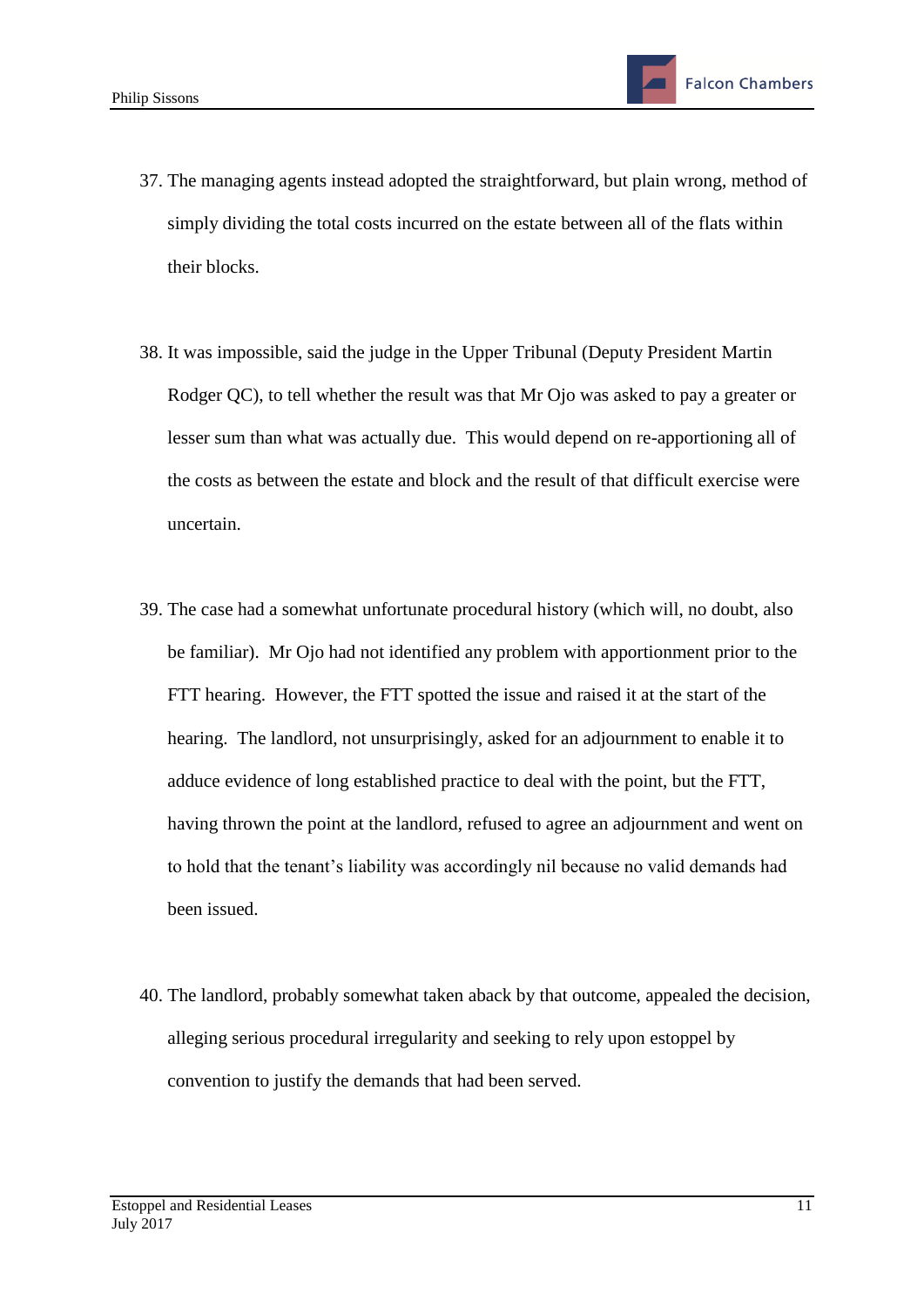- 41. On the question of procedure, the Upper Tribunal accepted that the FTT (as an expert tribunal) was entitled to raise points which were not advanced by the parties. However, if it did so, it was obliged as a matter of natural justice to permit the parties time to adduce new evidence to deal with any such points. The FTT decision was therefore set aside. Ojo is therefore a useful authority to pull out when the FTT (as it not unfrequently does) raises new arguments but resists an adjournment.
- 42. Turning to the estoppel point, in this case, in contrast to Clacy v Sanchez, there was no evidence of an express agreement, at a meeting or similar, where the parties had all agreed to proceed on a different basis to the mechanisms laid down by the lease.
- 43. Instead, all that the landlord could point to was a course of conduct dating back to at least 2009 but possibly going back to when the leases were granted in 1993, coupled with the absence of any complaints by the lessees.
- 44. Nevertheless, the Upper Tribunal was prepared to hold that Mr Ojo's acquiescence in this method of calculating his liability was sufficient to establish an estoppel by convention. Given the prolonged acquiescence of Mr Ojo and the unfairness involved in permitting him to now resile from it, the judge concluded that *"a conventional mode of dealing"* existed between the parties which permitted the landlord to divide the total costs between all of the flats.
- 45. The judge appears to have been particularly influenced by two factors.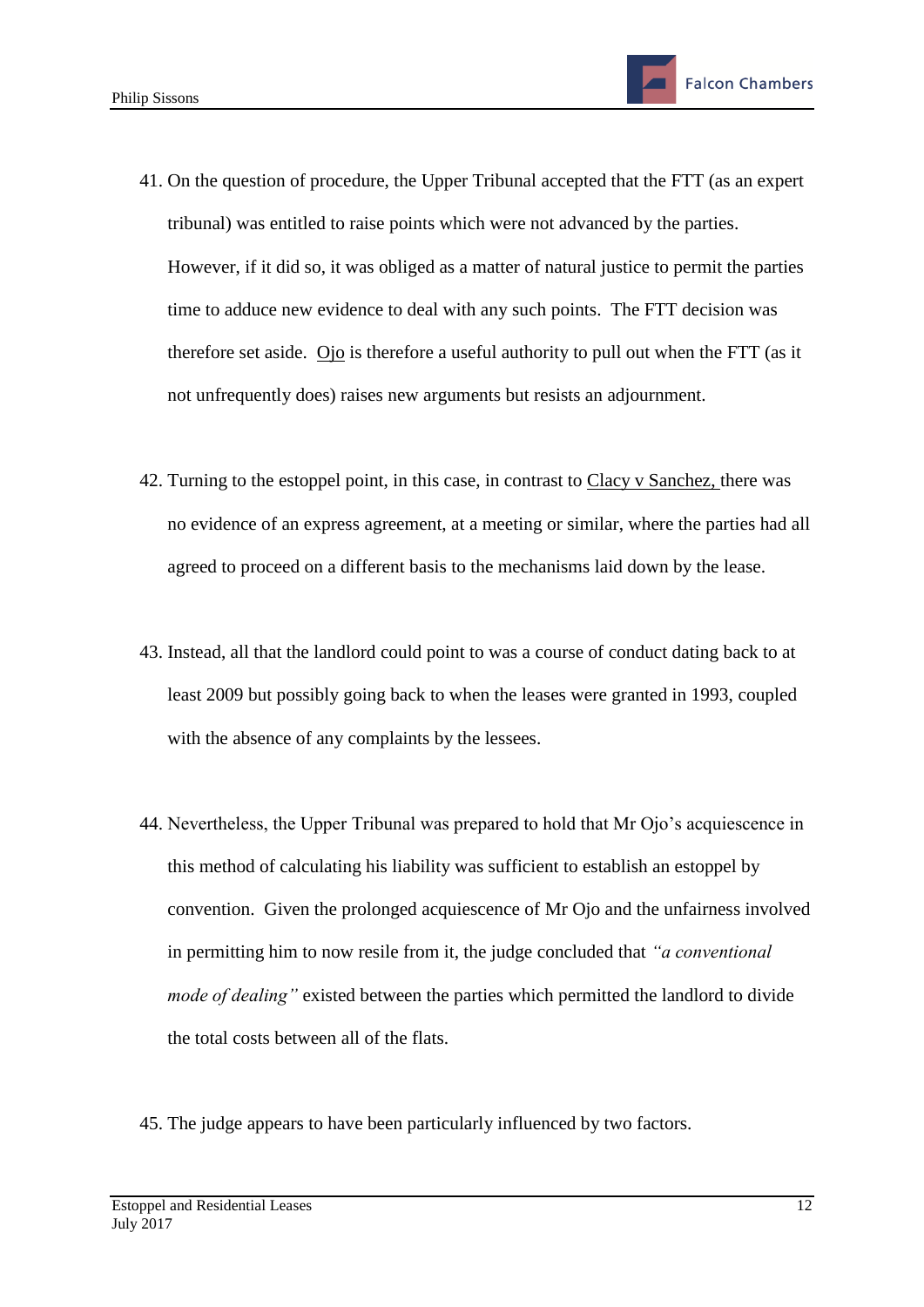- 46. First, there had been previous proceedings between the parties in January 2011 where a dispute as to service charges had reached what was then the LVT. Mr Ojo had not, on that occasion, taken any issue with the method by which the service charges were calculated.
- 47. The second factor was the extreme difficulty which would face the landlord if it was no obliged to re-calculate the liability of Mr Ojo going back many years. This would, of course, have a potential knock-on effect on other tenants and it was entirely unclear whether the difference in Mr Ojo's ultimate liability would make the exercise worth the candle.
- *iii) Bucklitsch and others v Merchant Exchange Management Co Ltd* [2016] UKUT 527
- 48. The third case is Bucklitsch v Merchant Exchange which, like Clacy v Sanchez, concerned a requirement for certification of service charge accounts, which had not been complied with by the landlord.
- 49. In this case both parties were unrepresented and, again, it was the FTT which spotted the point. On this occasion, however, the FTT invited the parties to make further written submissions about estoppel, having drawn attention to the decision in Clacy.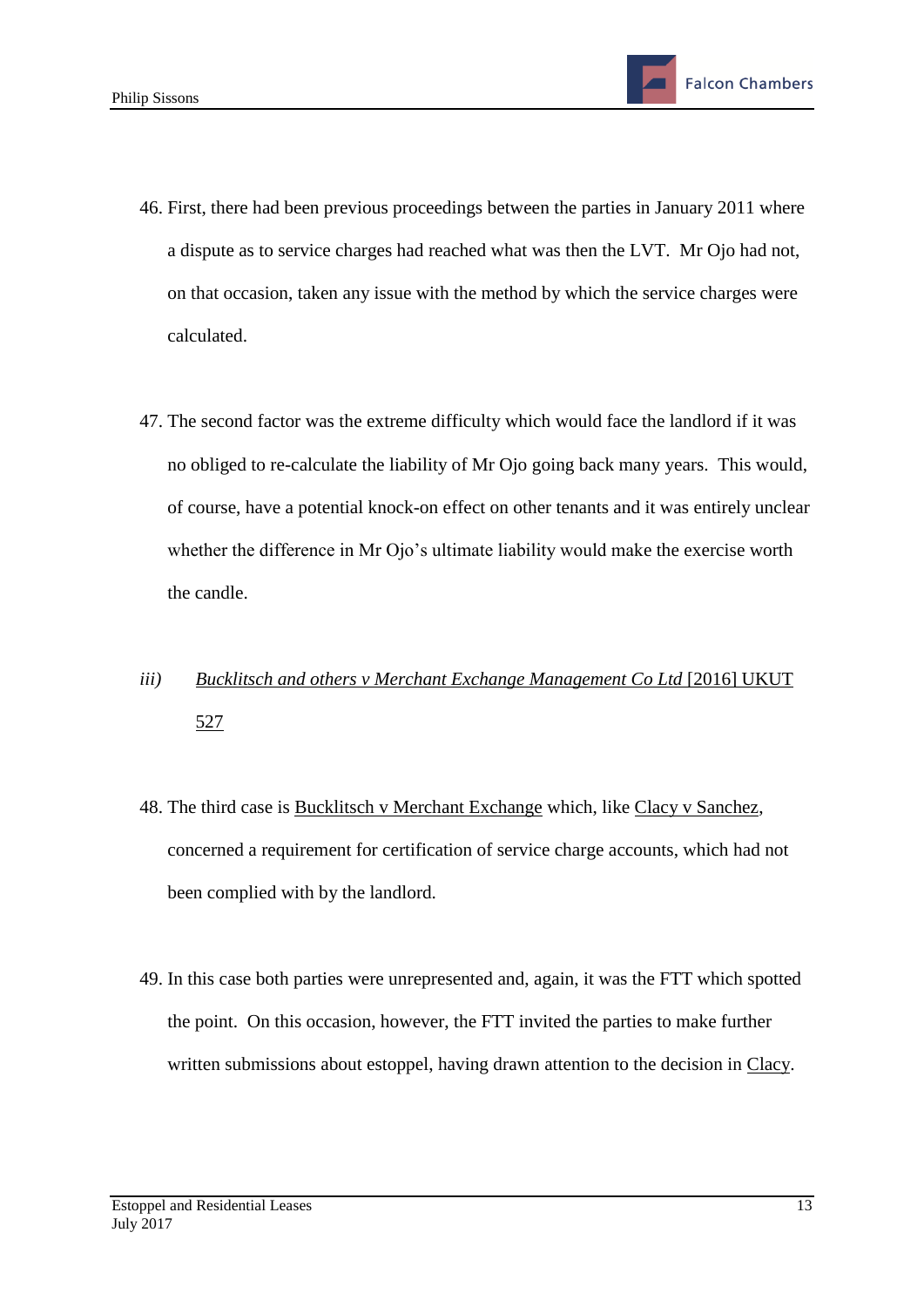- 50. Having received those submissions, the FTT then decided that there was an estoppel by convention or waiver on the part of the Respondent tenants, which meant that certification by an accountant was not a pre-requisite to a valid service charge demand.
- 51. Although there had been no meeting or express agreement that no certification was required, the FTT considered that the failure of the Respondent tenant to raise any objection during the 11 years of his ownership was enough to enable to landlord to assert estoppel.
- 52. Notwithstanding the decision in Ojo (which does not appear to have been cited) on this occasion, the tenant's appeal was successful. HHJ Huskinson was not prepared to accept that a mere failure to object was enough to give rise to estoppel by convention/waiver, the judge said:

*"…the appellants have been tenants for 11 years; they have never until the present case complained about the way the accounts have been put together; they are shareholders in the* [landlord]*; the first appellant was at the*  [landlord's] AGM where he raised issues including the question of water rates; the *final accounts for the year in question were adopted unanimously; and that when the appellants did seek to question the serive charges in 2014, no issue about the accounts was raised….*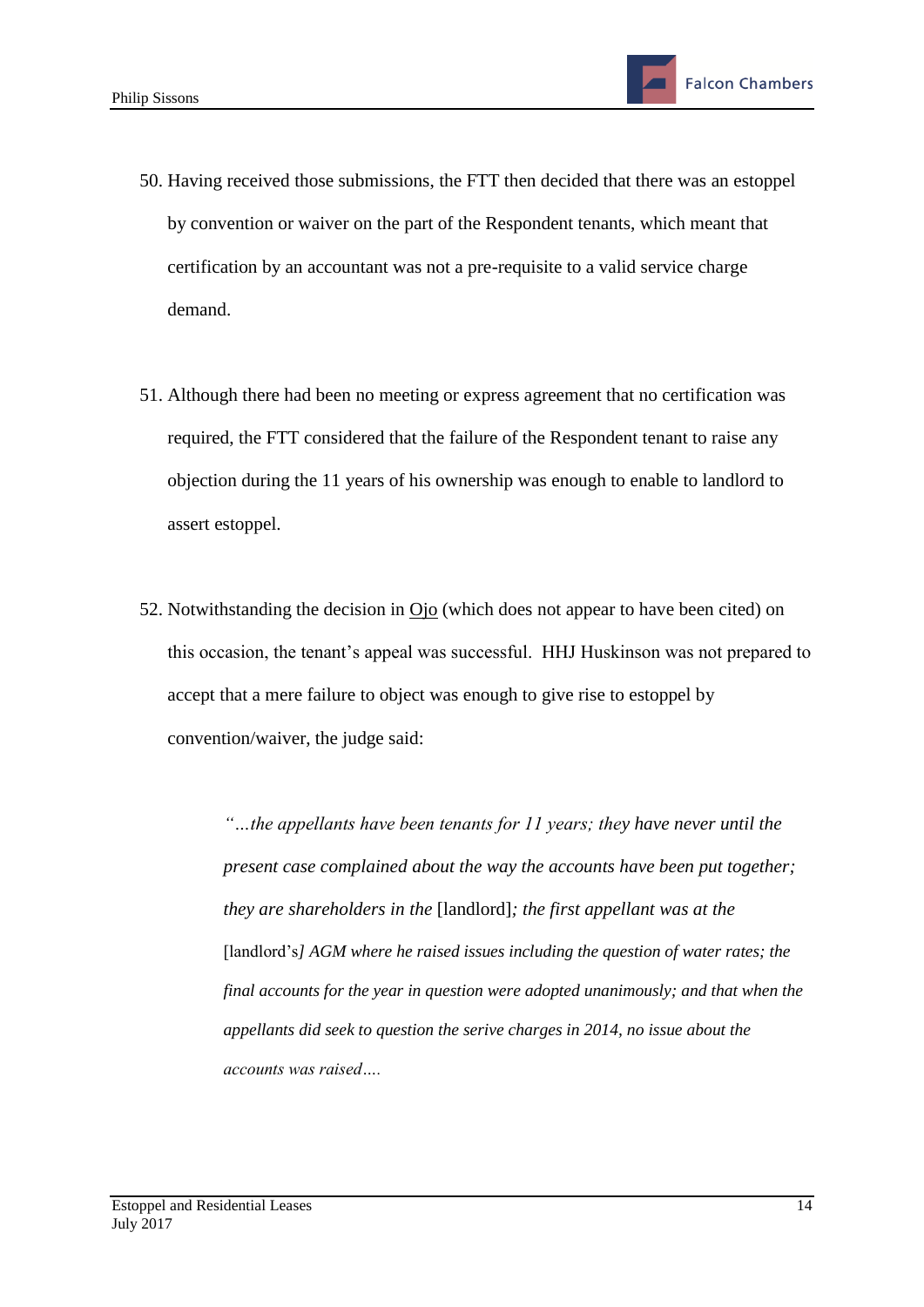*With respect to the FTT I do not consider that these facts, without more, can give rise to an estoppel (whether by convention or otherwise) and/or waiver such as to disentitle the appellants from relying upon the condition precedent point."*

#### *iv) Jetha v Baslidon Court Residents Ltd* [2017] UKUT 58

- 53. I come to the final case in this mini-series of decisions, Jetha v Basildon Court Residents Ltd. In this case, the Upper Tribunal (perhaps conscious of the apparently difficult task of providing a principled reconciliation of these three decisions) carried out a rather more comprehensive review.
- 54. The facts were as follows. The claim concerned service charges in respect of a block of 11 flats in Fitzrovia, London, described in the report as 'prestigious'. The tenants entered into deeds of covenant with a management company, which provided for the tenants to pay a service charge. The deeds did not, however, make any provision for the collection of an interim service charge on account.
- 55. The management company sought to recover arrears of service charge and was met with a defence which, amongst other points, relied upon the absence of a right to demand an on account payment. The deeds of covenant in fact only allowed recovery of payment in advance if this was agreed by a majority of the leaseholders at the company's AGM.
- 56. The management company pleaded that it had been demanding an advance service charge since 1996, following an AGM which had taken place in that year. The tenants had paid all demands without objection until 2012. The FTT held that an estoppel by convention was established on these facts to the effect that there was no need for a resolution at the AGM every year in order for the company to recover on account payments.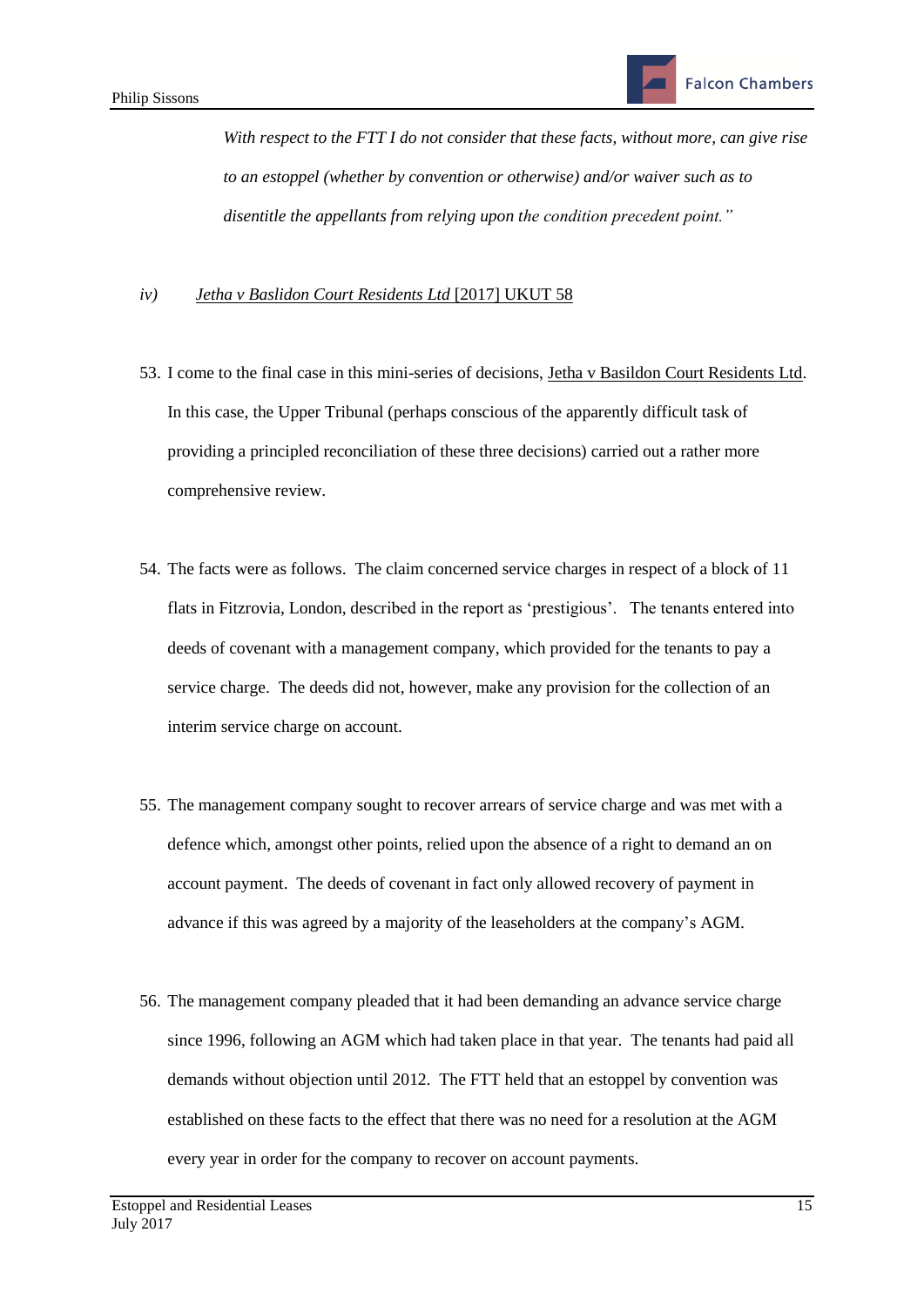- 57. His Honour Judge Behrens first considered the evidence as to whether or not there had been any positive resolution at the AGM for the year in question. The judge held that there was not and, furthermore, decided that there was insufficient evidence to establish that some form of continuing resolution had been passed (if that were possible in law) at the AGM in 1996. Accordingly, it was necessary for the judge to consider the case based on estoppel by convention.
- *58.* In addressing that issue, the judge first set out some fundamental principles applying to estoppel by convention, by reference to the Republic of India and Benchdollar cases to which I have already referred.
- 59. The judge then referred to the three recent decisions of the Upper Tribunal which I have just described before concluding that there was no estoppel by convention on the facts of the case before him. There were three reasons for this.
- 60. First, it was not possible to be sure that there was any common assumption at all. The management company may have assumed that no resolutions were necessary whilst the tenants assumed that a resolution had in fact been made. Accordingly, if the parties made different assumptions there was no 'convention' and so no estoppel.
- 61. Second, the judge was not satisfied that the tenants could be said to assume some element of responsibility for any common assumption because of communications which had 'crossed the line' between the parties. The point of distinction with Clacy was, said the judge, that ib Clacy there had been an express agreement that no accountants certificate was required.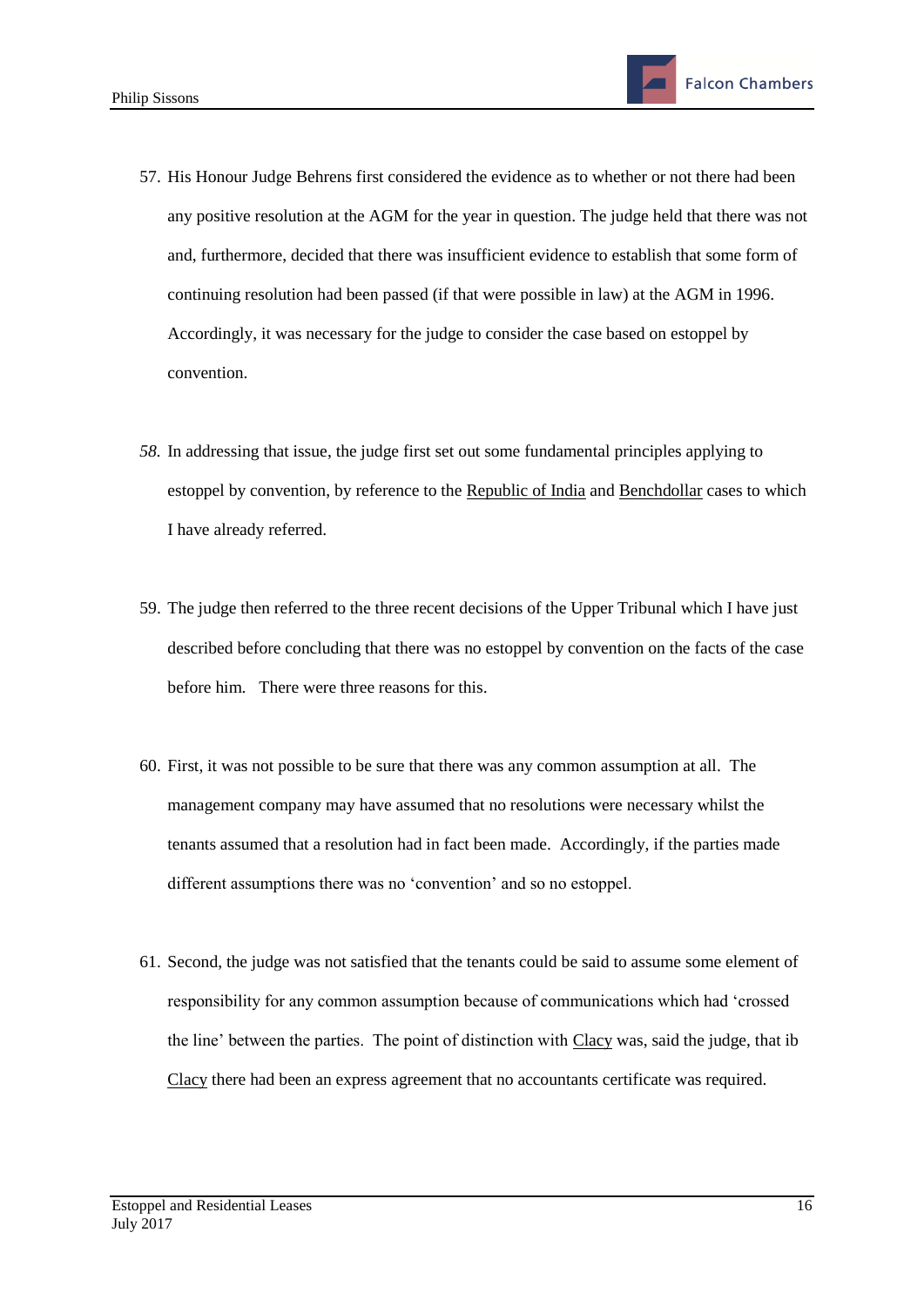- 62. The judge also distinguished  $\overline{O}$ jo, (to my mind rather less convincingly) on the basis that in Ojo the accounts sent out each year made it clear that the liability had been calculated on the wrong basis.
- 63. Thirdly, the judge considered that the management company was unable to establish the requisite element of detriment. If the on-account demands were invalid then there would be nothing to stop the management company from proposing and passing appropriate resolutions to demand the service charge in arrears.

#### **Points to be taken from the decisions**

- 64. What general points can we take from these cases? I offer three thoughts.
- 65. First, it seems to me that the cases are not wholly consistent. In the final analysis, there seems very little to distinguish Ojo (where there was an estoppel) from Jetha (where there was not). I think that there are two reasons for this. First, estoppel is flexible and based on fairness. In Ojo the absence of any clear evidence as to what the effect of recalculating the apportionment must be coupled with the difficulty of that task meant that the element of unconscionability or unfairness, central to all forms of estoppel, was missing. Second, the tenant's failure to raise the argument in earlier proceedings, suggests that this case might be better regarded as a case of issue estoppel, rather than estoppel by convention.
- 66. Second, surprisingly little consideration is given in these cases to the effect of a change in the identity of the tenants. Whilst it is relatively easy to see why a tenant who has acquiesced in a particular departure from the leases terms should be precluded from insisting on strict compliance, it is less easy to see why his assignee should be equally affected. In Clacy the meeting at which the agreement not to issue an accountants certificate was made took place